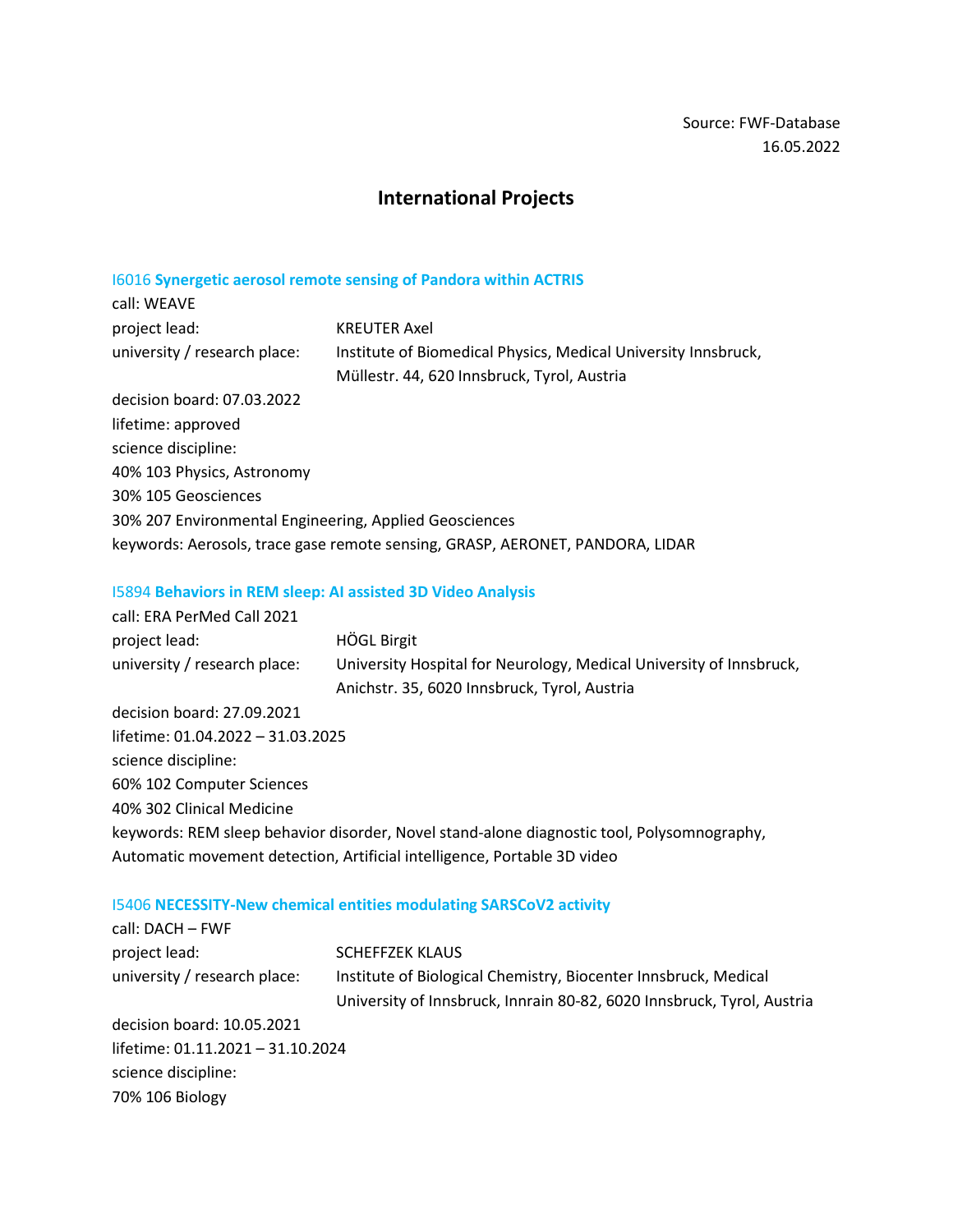15% 104 Chemistry 15% 303 Health Sciences keywords: X-ray crystallographic screening, drug repurposing, mutation driven drug resistance, translational virology, kinetic driven rational organic synthesis, inhibiton of essential SARS-CoV-2 enzyme

### I5364 **LIAISON: Novel interaction of Kv channels across families**

| call: DACH: DFG                                 |                                                                             |
|-------------------------------------------------|-----------------------------------------------------------------------------|
| project lead:                                   | KUMMER Kai                                                                  |
| university / research place:                    | Institute of Physiology, Medical University of Innsbruck, Schöpfstr. 41,    |
|                                                 | 6020 Innsbruck, Tyrol, Austria                                              |
| decision board: 10.05.2021                      |                                                                             |
| lifetime: 01.09.2021 - 31.01.2025               |                                                                             |
| science discipline:                             |                                                                             |
| 100% 301 Medical-Theoretical Sciences, Pharmacy |                                                                             |
|                                                 | keywords: neurophysiology, ion channels, signaling, interactions, potassium |
|                                                 |                                                                             |

# I5192 **The structural basis of psilocybin biosynthesis**

| call: DACH - FWF                  |                                                                            |
|-----------------------------------|----------------------------------------------------------------------------|
| project lead:                     | <b>RUPP Bernhard</b>                                                       |
| university / research place:      | Institute of Genetic Epidemiology, Medical University of Innsbruck,        |
|                                   | Schöpfstr. 41, 6020 Innsbruck, Tyrol, Austria                              |
| decision board: 23.11.2020        |                                                                            |
| lifetime: 15.07.2021 - 14.07.2024 |                                                                            |
| science discipline:               |                                                                            |
| 60% 106 Biology                   |                                                                            |
| 30% 104 Chemistry                 |                                                                            |
| 10% 102 Computer Sciences         |                                                                            |
|                                   | keywords: Biosynthesis, Psilocybin, Molecular Structure, Crystal Structure |

### I5177 **Mitochondrial dysfunction in ACM pathogenesis**

| <b>TROPPMAIR Jakob</b>                                                                          |
|-------------------------------------------------------------------------------------------------|
| University Hospital for Visceral, Transplant and Thoracic Surgery,                              |
| Medical University of Innsbruck, Anichstr. 35, 6020 Innsbruck, Tyrol,                           |
| Austria                                                                                         |
|                                                                                                 |
| lifetime: 01.01.2021 - 31.12.2023                                                               |
|                                                                                                 |
|                                                                                                 |
| keywords: arrythmogenic cardiomyopathy, induced pluripotent stem cells, cardiomyocytes, cardiac |
| stromal cells, mitochondria, ROS signaling                                                      |
|                                                                                                 |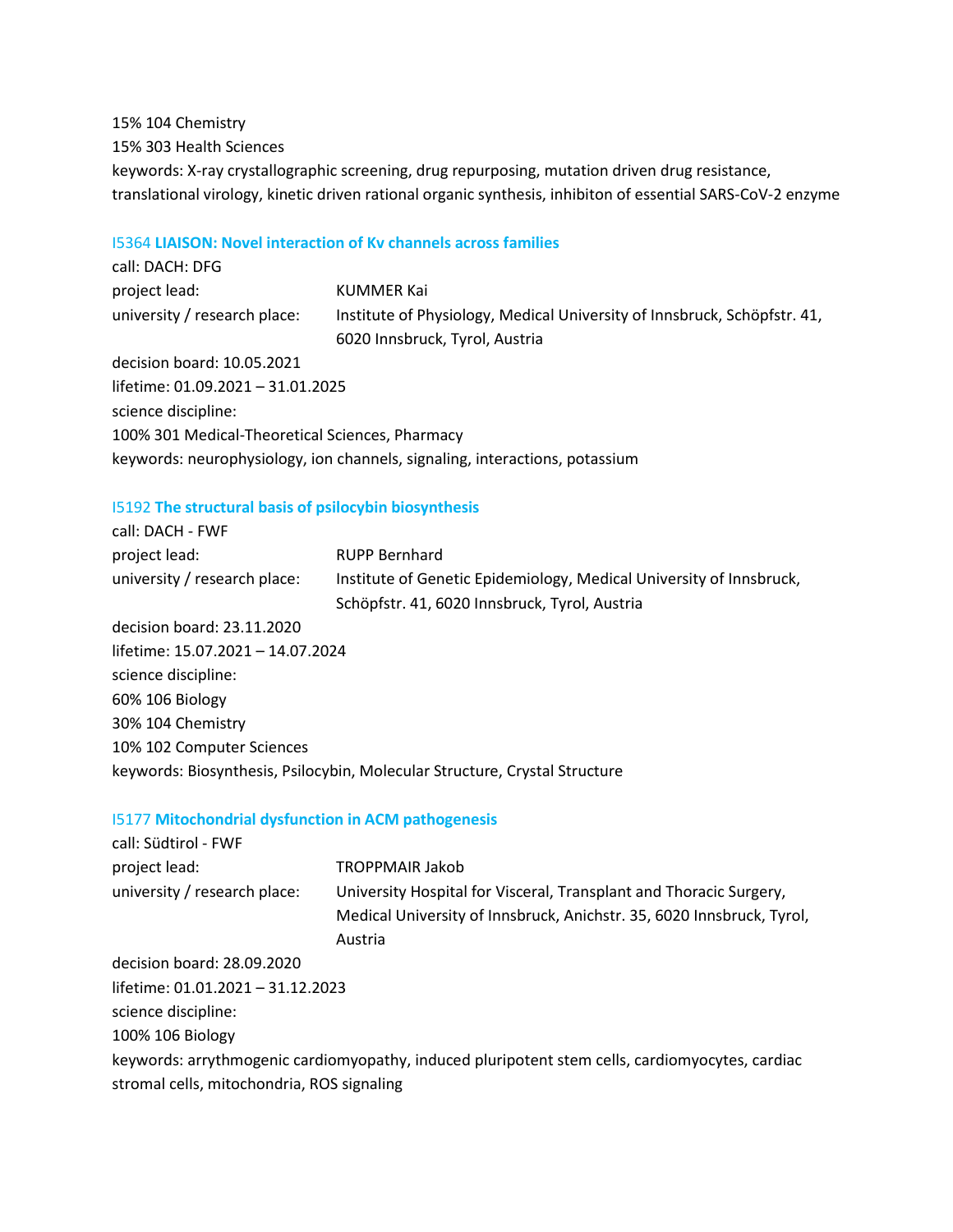#### I5133 **Discovery of chemotherapeutic lead-compounds in cyanobacteri**

| call: CEUS-Central Euopean Science Partnership: GACR   |                                                                        |  |
|--------------------------------------------------------|------------------------------------------------------------------------|--|
| project lead:                                          | <b>VILLUNGER Andreas</b>                                               |  |
| university / research place                            | Institute of Developmental Immunology, Biocenter Innsbruck, Medical    |  |
|                                                        | University of Innsbruck, Innrain 80-82, 6020 Innsbruck, Tyrol, Austria |  |
| decision board: 08.03.2021                             |                                                                        |  |
| lifetime: 01.10.2021 - 30.09.2024                      |                                                                        |  |
| science discipline                                     |                                                                        |  |
| 70% 301 Medical-Theoretical Sciences, Pharmacy         |                                                                        |  |
| 15% 304 Medical Biotechnology                          |                                                                        |  |
| 15% 106 Biology                                        |                                                                        |  |
| keywords: Krebs, Therapeutika, Cyanobakterien, Zelltod |                                                                        |  |
|                                                        |                                                                        |  |

#### I5087 **PAiNMSK**

call: NKFIH Ungarn - FWF project lead: KRESS Michaela university / research place: Institute of Physiology, Medical University of Innsbruck, Schöpfstr. 41, 6020 Innsbruck, Tyrol, Austria

decision board: 28.09.2020 lifetime: 01.02.2021 – 31.01.2025 science discipline 50% 301 Medical-Theoretical Sciences, Pharmacy 50% 302 Clinical Medicine keywords: nociceptor sensitisation, heat hyperalgesia, inflammatory pain, nociception, sensory neuron

### I4891 **Nocturnal periodic breathing at altitude: the consequences**

| call: Südtirol - FWF                                                                             |                                                                     |  |
|--------------------------------------------------------------------------------------------------|---------------------------------------------------------------------|--|
| project lead:                                                                                    | <b>HÖGL Birgit</b>                                                  |  |
| university / research place:                                                                     | University Hospital for Neurology, Medical University of Innsbruck, |  |
|                                                                                                  | Anichstr. 35, 6020 Innsbruck, Tyrol, Austria                        |  |
| decision board: 11.05.2020                                                                       |                                                                     |  |
| lifetime: 01.01.2021 - 31.12.2023                                                                |                                                                     |  |
| science discipline:                                                                              |                                                                     |  |
| 60% 302 Clinical Medicine                                                                        |                                                                     |  |
| 40% 301 Medical-Theoretical Sciences, Pharmacy                                                   |                                                                     |  |
| keywords nocturnal periodic breathing, high altitude, sympathetic nervous system, acute mountain |                                                                     |  |
| sickness, sleep quality, high altitude acclimatization                                           |                                                                     |  |

#### I4859 **microRNA and regulation of MED in prostate cancer**

| call: DACH                   |                                                                   |
|------------------------------|-------------------------------------------------------------------|
| project lead:                | CULIG Zoran                                                       |
| university / research place: | University Hospital for Urology, Medical University of Innsbruck, |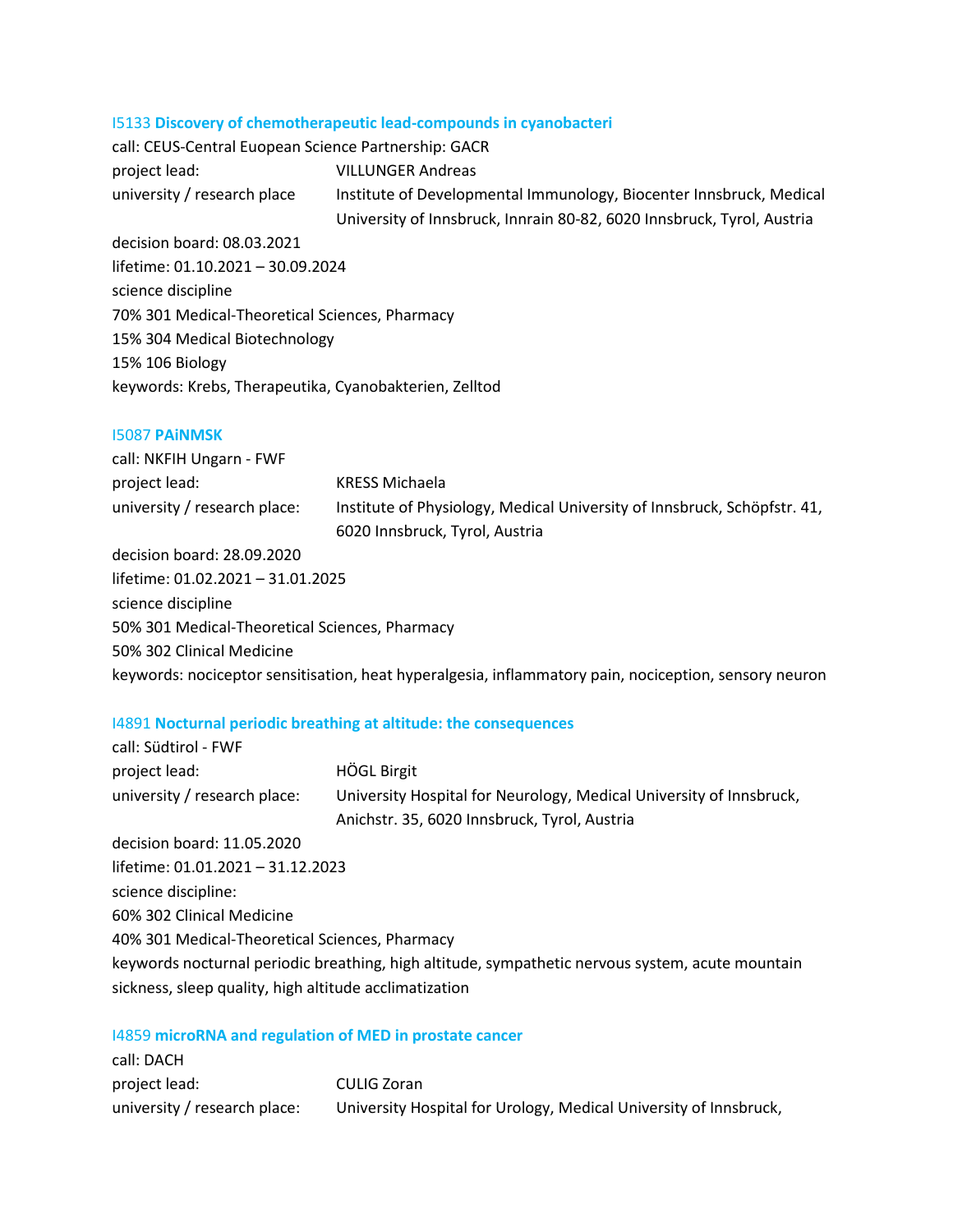#### Anichstr. 35, 6020 Innsbruck, Tyrol, Austria

decision board: 11.05.2020 lifetime: 01.09.2020 – 31.08.2023 science discipline 60% 301 Medical-Theoretical Sciences, Pharmacy 40% 302 Clinical Medicine keywords: prostate cancer, mediator complex, therapy resistance, transforming growth factor

#### I4811 **Neurotrophins in developing human inner ear and in HNSCC**

| call: JSPS/Japan                                       |                                                                                                                                     |  |
|--------------------------------------------------------|-------------------------------------------------------------------------------------------------------------------------------------|--|
| project lead:                                          | DUDAS József                                                                                                                        |  |
| university / research place:                           | University Hospital for Otorhinolaryngology (ENT), Medical University of<br>Innsbruck, Anichstr. 35, 6020 Innsbruck, Tyrol, Austria |  |
| decision board: 09.03.2020                             |                                                                                                                                     |  |
| lifetime: 01.09.2020 - 31.08.2024                      |                                                                                                                                     |  |
| science discipline                                     |                                                                                                                                     |  |
| 45% 106 Biology                                        |                                                                                                                                     |  |
| 45% 302 Clinical Medicine                              |                                                                                                                                     |  |
| 10% 301 Medical-Theoretical Sciences, Pharmacy         |                                                                                                                                     |  |
|                                                        | keywords: radiochemotherapy resistance, fetal inner ear, gene expression profiling, hearing loss                                    |  |
| mutational spectrum, Neurotrophin, tumor cell survival |                                                                                                                                     |  |

### I4795 **Mobility in atyp. parkinsonism: random.trial of physiotherapy**

| call: DACH                             |                                                                                                 |
|----------------------------------------|-------------------------------------------------------------------------------------------------|
| project lead:                          | <b>WENNING Gregor</b>                                                                           |
| university / research place:           | University Hospital for Neurology, Medical University of Innsbruck,                             |
|                                        | Anichstr. 35, 6020 Innsbruck, Tyrol, Austria                                                    |
| decision board: 09.03.2020             |                                                                                                 |
| lifetime: 01.11.2020 - 31.10.2023      |                                                                                                 |
| science discipline                     |                                                                                                 |
| 70% 302 Clinical Medicine              |                                                                                                 |
| 30% 303 Health Sciences                |                                                                                                 |
|                                        | keywords wearable sensor-based technologies, physiotherapy, atypic parkinsonian disorders, gait |
| impairment, instrumented gait analysis |                                                                                                 |

#### I4565 **Prostate Cancer Therapy Resistance: Impact of Stromal Hetero**

| call: DACH                        |                                                                                                                     |
|-----------------------------------|---------------------------------------------------------------------------------------------------------------------|
| project lead:                     | <b>SAMPSON Natalie</b>                                                                                              |
| university / research place:      | University Hospital for Urology, Medical University of Innsbruck,<br>Anichstraße 35, 6020 Innsbruck, Tyrol, Austria |
| decision board: 25.11.2019        |                                                                                                                     |
| lifetime: 01.08.2020 - 31.07.2024 |                                                                                                                     |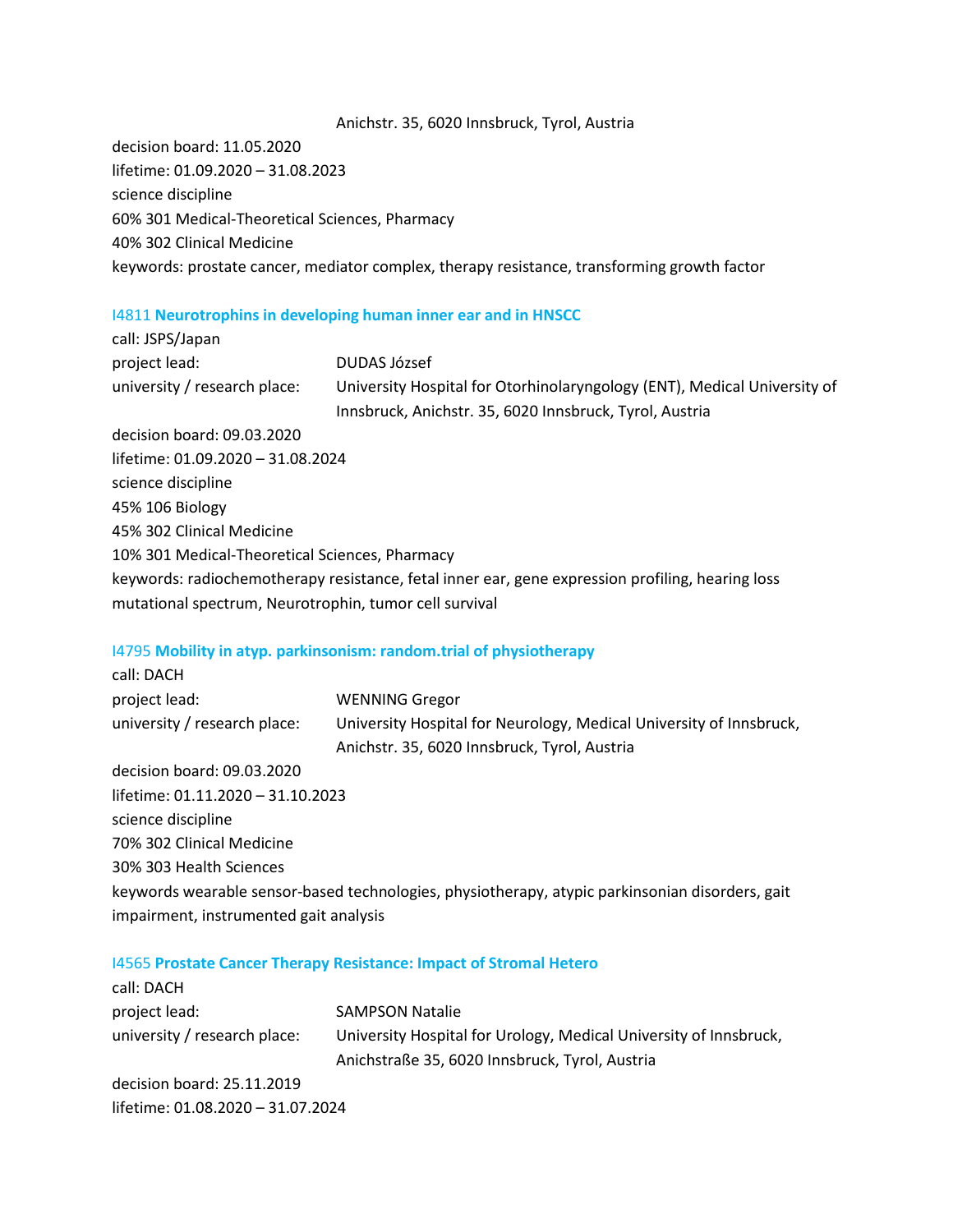science discipline 85% 301 Medical-Theoretical Sciences, Pharmacy 15% 302 Clinical Medicine keywords: stroma, heterogeneity, prostate cancer, FACS, microenvironment, therapy resistance

#### I4239 **Personalized Treatment in IgA Nephrpopathy (PersTIgAN)**

| call: ERA PERMED                  |                                                                                                                                 |
|-----------------------------------|---------------------------------------------------------------------------------------------------------------------------------|
| project lead:                     | RUDNICKI Michael                                                                                                                |
| university / research place:      | University Hospital for Internal Medicine IV, Medical University of<br>Innsbruck Anichstraße 35, 6020 Innsbruck, Tyrol, Austria |
| decision board: 26.11.2018        |                                                                                                                                 |
| lifetime: 01.05.2019 - 30.04.2022 |                                                                                                                                 |
| science discipline                |                                                                                                                                 |
| 75% 302 Clinical Medicine         |                                                                                                                                 |
| 25% 106 Biology                   |                                                                                                                                 |
|                                   | keywords: Chronic kidney disease, personalized medicine, IgA nephropathy, biomarker, proteomics                                 |

### I4229 **Biomolecular Analyses for Tailored Medicine in AcneiNversa (BATMAN)**

| call: ERA PERMED                  |                                                                                                                                                        |
|-----------------------------------|--------------------------------------------------------------------------------------------------------------------------------------------------------|
| project lead:                     | <b>SCHMUTH Matthias</b>                                                                                                                                |
| university / research place:      | University Hospital for Dermatology, Venerology and Allergology,<br>Medical University of Innsbruck, Anichstraße 35, 6020 Innsbruck, Tyrol,<br>Austria |
| decision board: 26.11.2018        |                                                                                                                                                        |
| lifetime: 01.05.2019 - 30.04.2023 |                                                                                                                                                        |
| science discipline                |                                                                                                                                                        |
| 70% 106 Biology                   |                                                                                                                                                        |
| 30% 302 Clinical Medicine         |                                                                                                                                                        |
|                                   |                                                                                                                                                        |

### keywords: hidradenitis, inflammation, metabolism, skin, hair follicle

called a Robert Company

### I4220 **Novel 99mTc-labeled somatostatin receptor antagonists (TECANT)**

| call: ERA PERMED                               |                                                                                              |
|------------------------------------------------|----------------------------------------------------------------------------------------------|
| project lead:                                  | VIRGOLINI Irene Johanna                                                                      |
| university / research place:                   | University Hospital for Nuclear Medicine, Medical University of                              |
|                                                | Innsbruck, Anichstraße 35, 6020 Innsbruck, Tyrol, Austria                                    |
| decision board: 26.11.2018                     |                                                                                              |
| lifetime: 01.07.2019 - 30.06.2023              |                                                                                              |
| science discipline                             |                                                                                              |
| 90% 302 Clinical Medicine                      |                                                                                              |
| 10% 301 Medical-Theoretical Sciences, Pharmacy |                                                                                              |
|                                                | keywords: Neuroendocrine Neoplasms, SPECT, Antagonists, Tecnetium-99m, Somatostatin Receptor |
|                                                |                                                                                              |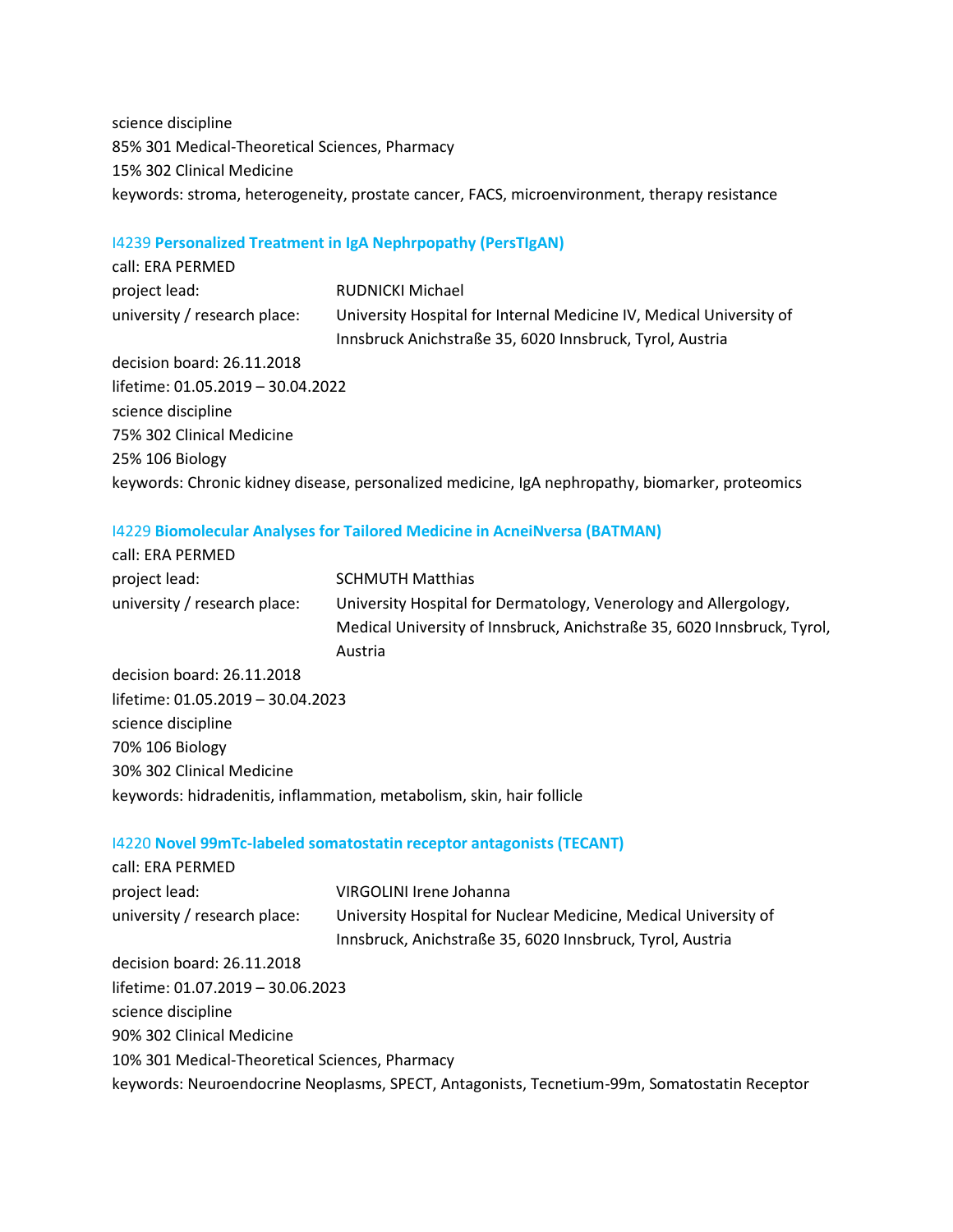# I4161 **Investigating long non-coding RNA regulated pathways**

| call: ERA-CVD                     |                                                                                                    |
|-----------------------------------|----------------------------------------------------------------------------------------------------|
| project lead:                     | <b>HAUBNER Bernhard Johannes</b>                                                                   |
| university / research place:      | University Hospital for Internal Medicine III, Medical University of                               |
|                                   | Innsbruck, Anichstraße 35, 6020 Innsbruck, Tyrol, Austria                                          |
| decision board: 01.10.2018        |                                                                                                    |
| lifetime: 01.04.2019 - 31.03.2023 |                                                                                                    |
| science discipline                |                                                                                                    |
| 100% 302 Clinical Medicine        |                                                                                                    |
|                                   | keywords: heart failure, cardiac regeneration, Long non-coding RNA, myocardial infarction, therapy |
|                                   |                                                                                                    |

# I4147 **Modelling electrical stimulation of the human cochlear nerve**

| call: DACH                                     |                                                                                                                                 |
|------------------------------------------------|---------------------------------------------------------------------------------------------------------------------------------|
| project lead:                                  | <b>SCHROTT-FISCHER Anneliese</b>                                                                                                |
| university / research place:                   | University Hospital for Otorhinolaryngology, Medical University of<br>Innsbruck, Anichstraße 35, 6020 Innsbruck, Tyrol, Austria |
| decision board: 01.10.2018                     |                                                                                                                                 |
| lifetime: 01.03.2019 - 31.08.2022              |                                                                                                                                 |
| science discipline                             |                                                                                                                                 |
| 50% 206 Medical Engineering                    |                                                                                                                                 |
| 50% 301 Medical-Theoretical Sciences, Pharmacy |                                                                                                                                 |
|                                                | keywords: human inner ear, computational modelling, finite element modelling, cochlea implant,                                  |
| hearing loss                                   |                                                                                                                                 |

# I4140 **Glutamine metabolism as potential target for prostate cancer**

| call: DACH                                     |                                                                              |
|------------------------------------------------|------------------------------------------------------------------------------|
| project lead:                                  | SKVORTSOV Sergej                                                             |
| university / research place:                   | University Hospital for Radiotherapy, Medical University of Innsbruck,       |
|                                                | Anichstraße 35, 6020 Innsbruck, Tyrol, Austria                               |
| decision board: 01.10.2018                     |                                                                              |
| lifetime: 01.03.2019 - 28.02.2023              |                                                                              |
| science discipline                             |                                                                              |
| 50% 301 Medical-Theoretical Sciences, Pharmacy |                                                                              |
| 35% 106 Biology                                |                                                                              |
| 15% 302 Clinical Medicine                      |                                                                              |
|                                                | keywords: Radiosensitization, Biomarkers, Prostate Cancer, Radiation Therapy |
|                                                |                                                                              |

# I3984 **3D diffractive elements through fs-laser direct writing**

| call: DACH                   |                                                                                                                                    |
|------------------------------|------------------------------------------------------------------------------------------------------------------------------------|
| project lead:                | JESACHER Alexander                                                                                                                 |
| university / research place: | Department for Physiology and Medical Physics, Medical University of<br>Innsbruck, Schöpfstraße 41, 6020 Innsbruck, Tyrol, Austria |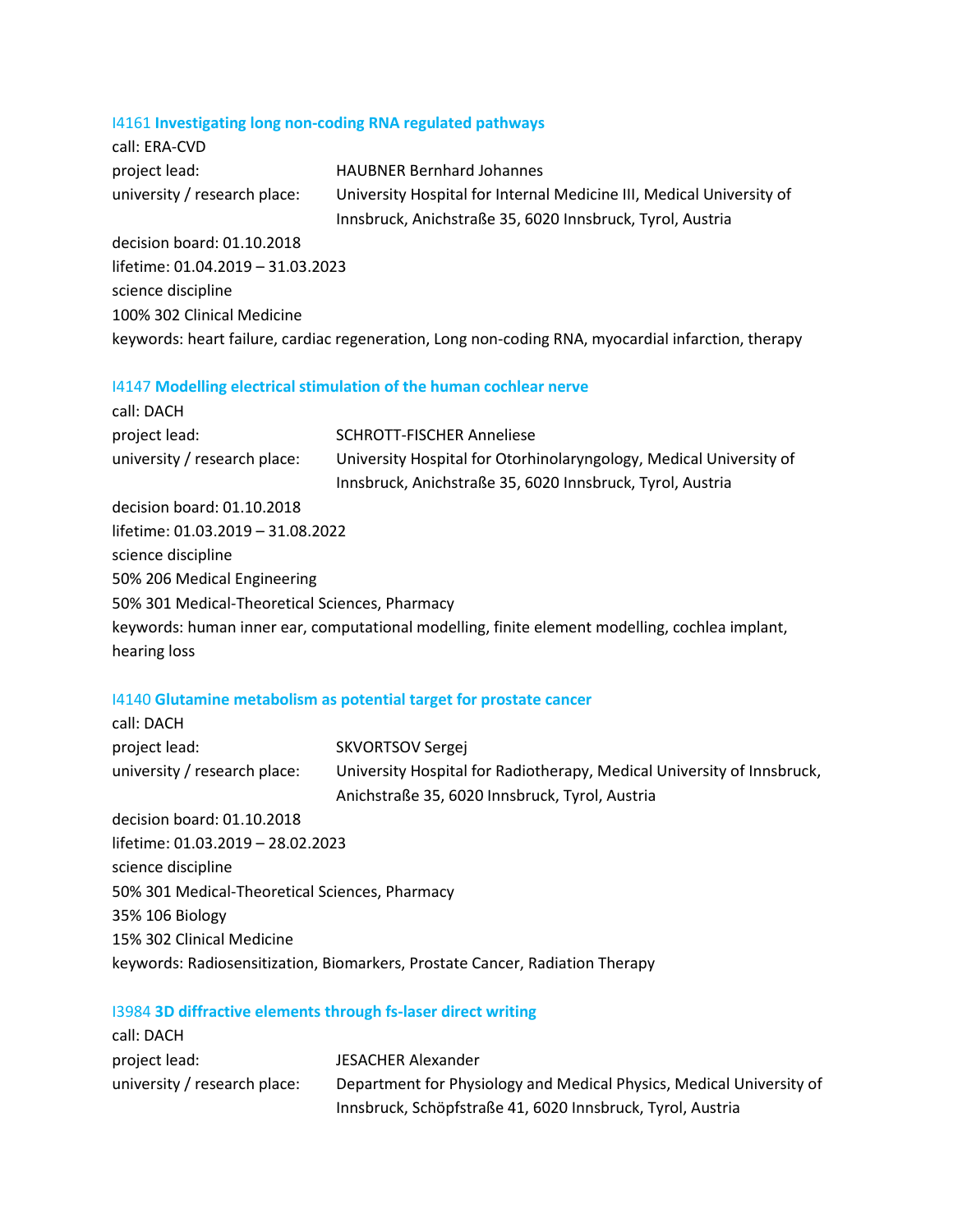decision board: 11.03.2019 lifetime: 07.01.2020 – 06.01.2023 science discipline 50% 103 Physics, Astronomy 25% 202 Electrical Engineering, Electronics, Information Engineering 25% 102 Computer Sciences keywords: diffractive optical elements, femtosecond laser direct writing

#### I3978 **IBDome**

| call: DACH                                            |                                                                                                                                    |
|-------------------------------------------------------|------------------------------------------------------------------------------------------------------------------------------------|
| project lead:                                         | <b>TRAJANOSKI Zlatko</b>                                                                                                           |
| university / research place:                          | Division of Bioinformatics, Biocenter Innsbruck, Medical University of<br>Innsbruck, Innrain 80-82, 6020 Innsbruck, Tyrol, Austria |
| decision board: 25.06.2018                            |                                                                                                                                    |
| lifetime: 01.08.2018 - 31.07.2022                     |                                                                                                                                    |
| science discipline                                    |                                                                                                                                    |
| 100% 106 Biology                                      |                                                                                                                                    |
| keywords                                              |                                                                                                                                    |
| inflammatory bowel deseases, database, bioinformatics |                                                                                                                                    |
|                                                       |                                                                                                                                    |
|                                                       |                                                                                                                                    |

#### I3976 **Predictive markers of immune checkpoint inhibitor therapy**

| call: NKFIH/Ungarn                             |                                                                                                                              |
|------------------------------------------------|------------------------------------------------------------------------------------------------------------------------------|
| project lead:                                  | DUDAS József                                                                                                                 |
| university / research place:                   | University Hospital for Otorhinolaryngology, Medical University of<br>Innsbruck, Anichstr. 35,6020 Innsbruck, Tyrol, Austria |
| decision board: 01.10.2018                     |                                                                                                                              |
| lifetime: 01.03.2019 - 28.02.2023              |                                                                                                                              |
| science discipline                             |                                                                                                                              |
| 55% 301 Medical-Theoretical Sciences, Pharmacy |                                                                                                                              |
| 45% 302 Clinical Medicine                      |                                                                                                                              |
|                                                | keywords: immune checkpoint, immunohistochemistry, predictiv                                                                 |

#### I3132 **The gamma-core motif of antifungal proteins of Ascomycetes**

| call: NKFIH/Ungarn                |                                                                      |
|-----------------------------------|----------------------------------------------------------------------|
| project lead:                     | <b>MARX-LADURNER Florentine</b>                                      |
| university / research place:      | Division of Molecular Biology, Medical University of Innsbruck,      |
|                                   | Biocenter Innsbruck, Innrain 80 - 82, 6020 Innsbruck, Tyrol, Austria |
| decision board: 03.10.2016        |                                                                      |
| lifetime: 01.05.2017 - 30.04.2022 |                                                                      |
| science discipline                |                                                                      |
| 100% 106 Biology                  |                                                                      |